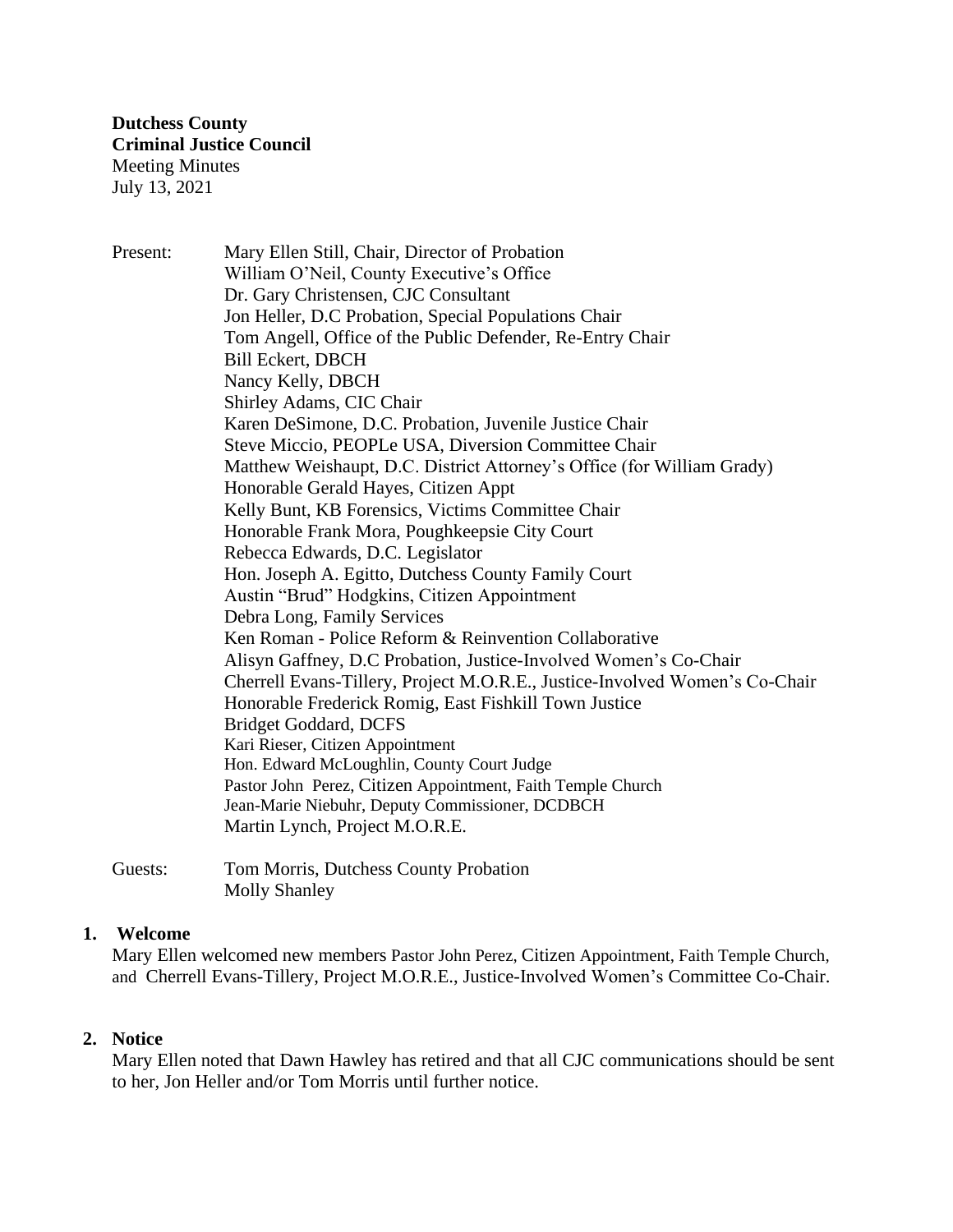### **3. Approval of May 11, 2021 minutes**

The minutes of May 11, 2021 were approved on a motion by Judge Frank Mora, seconded by William O'Neil.

#### **4. Jail / ATI report –Mary Ellen Still**

.

The Jail/ATI reports were sent electronically. There were no questions or comments.

#### **5. Research and Planning Update–Dr. Gary Christensen**

Gary shared a power point to update the Council on the jail population numbers and the impact of bail reform. The period of time represented in this study was January through July. The slides showed an analysis of the current jail population and admissions. Gary obtains the data on a weekly basis and the data is further analyzed by the Pretrial Services staff. Gary displayed an example of this analysis from June  $30<sup>th</sup>$  with the identifiers deleted. Gary detailed admissions, comparing similar time periods over a span of five years. Violent crime admissions are up from last year. Brud asked if the overall drop in admissions for 2020 was due to bail reform. Gary indicated that it was likely, as the admissions data indicated the absence of the non-qualifying offenses. Tom Angell indicated that overall, crime is not up. There was continued discussion on the impacts of bail reform.

Slide 7 showed admissions by jurisdiction. Gary indicated that the Quality Assurance team began looking into the numbers in response to an inquiry about more violent felonies in the jail. Slide 9 showed violent felonies by court and type. Pastor Perez asked if that data was available broken down by race. Gary indicated that while not displayed here, the data does exist, and he would look into obtaining it. Slide 10 showed the type of violent offenses by crime. Most of the crimes involved a weapon of some kind, primarily illegal handguns. Rebecca Edwards inquired about the ability to trace these weapons. Matt Weishaupt indicated there is an attempt to trace every weapon and that the police department maintains records of this. Slides 11 and 12 identified trends in the short period that MAT has been available. It would appear that recidivism is down for those who are high risk to recidivate (based on Proxy score) who received MAT at the jail. Most of this population participated in RESTART. Of the 62 releases reported here, there was unfortunately one overdose death post-release. Pastor Perez asked if the data could be broken down by race, and Gary indicated that he would look to see if the data was available. Slides 13 and 14 provided data on forensic assessments. From 2018 through 2021, the referrals have decreased overall. Slide 15 showed that jail referrals were down significantly, where community referrals remained stable. Gary attributed this to bail reform. Slide 16 detailed some of the next steps of the Quality Assurance committee, including participation in the City University of NY Bail Reform study in which Dutchess County agreed to participate. The QA committee has already communicated with this group relative to the impacts of Covid on the data for this study. The three agencies providing data are Probation, Public Defender and the DA's office. Seven counties are also contributing to this study. We are in the process of determining what data can be provided. Additionally, the committee will continue to study case processing efficiencies, impact of violent felonies on the system, outcomes for RESTART and the full impact of bail reform.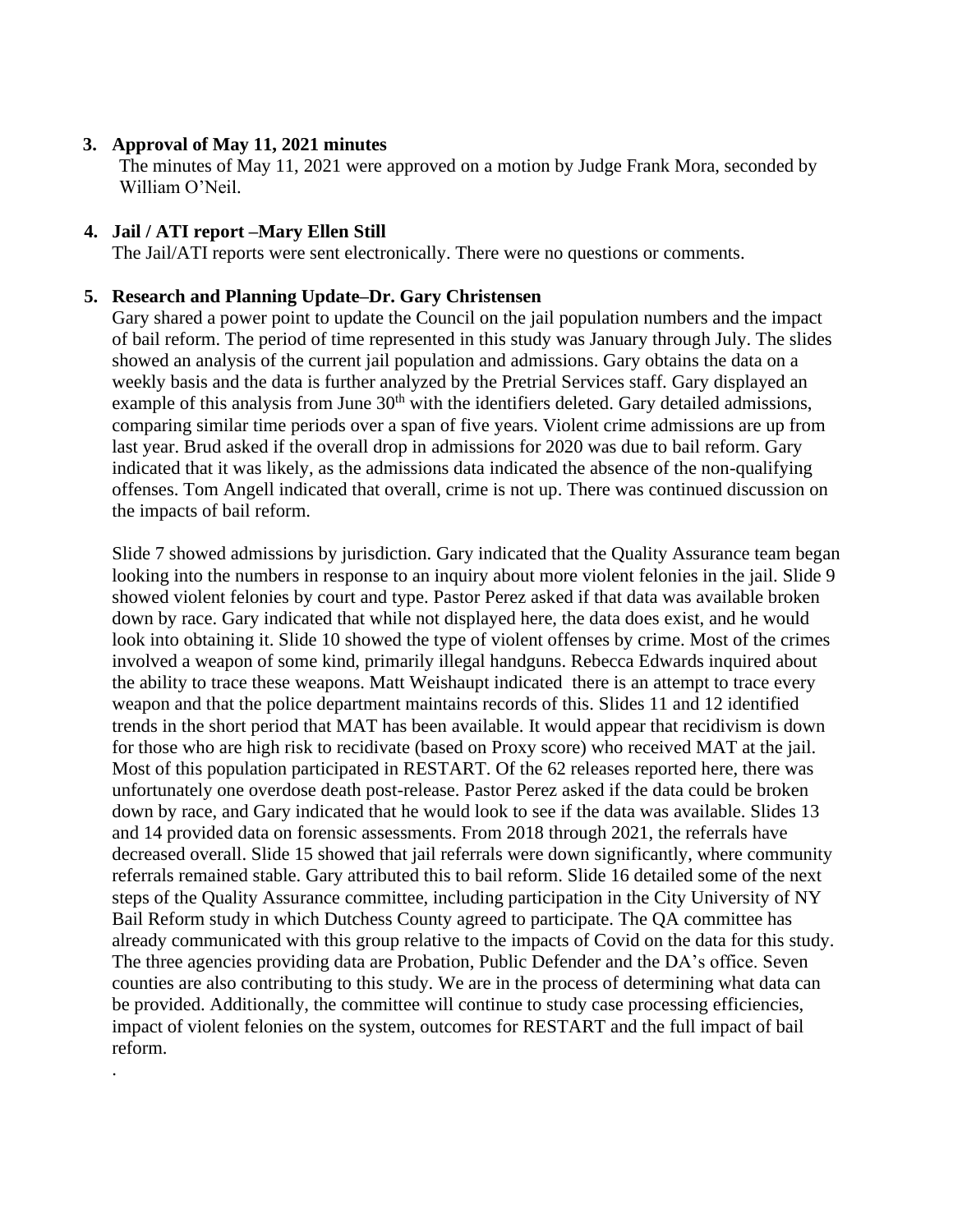# **6. Committee reports:**

### **Quality Assurance** – **Dr. Gary Christensen, Tom Angell, William Grady**

Gary indicated that his presentation covered this report.

### **Raise the Age** – **Judge Egitto**

Judge Egitto indicated that since this committee was an implementation committee, they planned to dissolve it. The final meeting was the 24<sup>th</sup> of June. Judge McLoughlin reported that he has two Youth Part cases and that 90% of the cases were referred to the Family Court. The state has hired a resource coordinator to be a liaison for the educational needs of youth coming into the Youth Part. District RTA met yesterday on how best to utilize this person. The committee will continue to meet once every three months.

### **Police Reform and Reinvention** – **Ken Roman**

Ken reported that the City of Poughkeepsie Police Department and the Dutchess County Sheriff's Office continue to lead in all aspects of the Executive Order on Police Reform. City of Poughkeepsie was already training on procedural justice and implicit bias. The Sheriff's Office has worked with the county's EEO office in recruiting for the new exam. Overall, police applications are down significantly, but outreach efforts are being made. All agencies have openings, and currently there are not enough qualified recruits to fill those positions. The community policing unit is aiding in recruitment efforts. They have asked Shirley's Community Involvement Committee to help in getting the word out. The exam is free and there are test prep classes available. CIT continues, and Dutchess is leading the way. Every new recruit is trained. Helpline continues to operate at the 911 center. The goal is to send all non-violent mental health calls to mental health professionals. Steve Miccio indicated that Westchester County received a grant for a dispatch diversion program. Ken will speak to Steve about that. Ken noted that in 2022, there will be a national mandated suicide prevention program known as 988. Ken met with the undersheriff last week to review the metrics of the executive order. The undersheriff will provide a quarterly report on progress. Tom Angell said that he, Shirley, Rebecca and some other members of CJC attended the procedural justice training. It was excellent and he strongly encourages others to attend.

### **Victims—Kelly Bunt**

Kelly reported that the committee's focus has been on the Marist College collaborative survey on disruptions to victims' services caused by Covid. All the data is in and the surveys are done. Last Friday, the committee met with Dr. Hanssen and she indicated that she would be able to present the results of the study in September. There were 48 victim survey responders; 47 provider responders. Dr Hanssen said that these numbers were appropriate for the study.

### **Juvenile Justice- Karen DeSimone**

The committee has not met since the last CJC meeting. The next meeting is slated for the  $22<sup>nd</sup>$  of July. There is currently one female in non-secure detention.

### **Re-Entry – Tom Angell**

The Re-Entry Committee had their meeting in July with a presentation by Step One. It was noted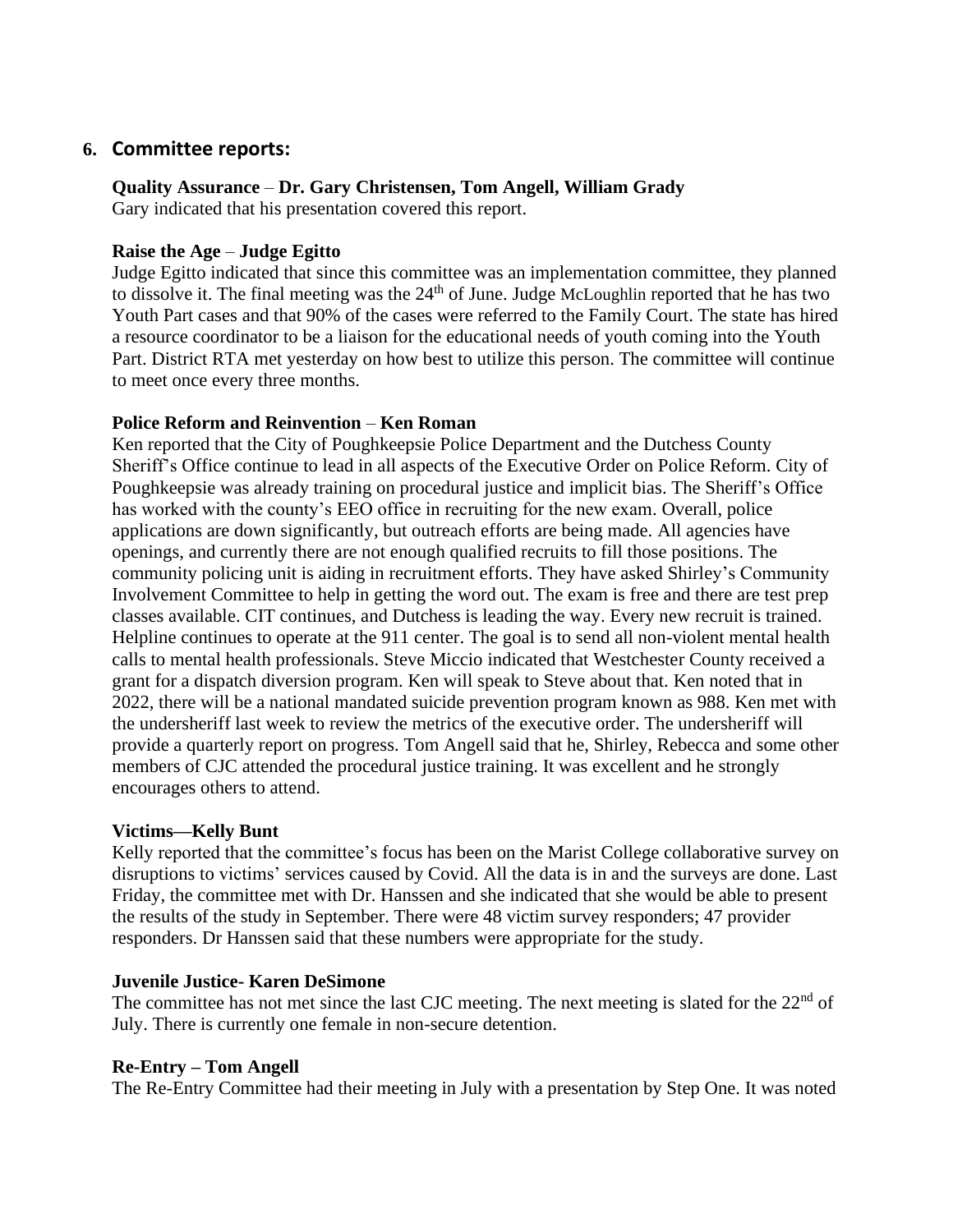that Step One expanded services during the pandemic. Step One sent therapists to where the people were in the community. They sent counselors to the pods and to the Salvation Army. The next meeting is August 19th and Kelly Bunt will be presenting. Also, Kevin Warwick will be meeting with Exodus on Monday about program integration and fidelity.

### **CIC – Shirley Adams**

Shirley reported that they had a very successful virtual forum on Tuesday the  $29<sup>th</sup>$  of June. They had planned for this first forum to present some good news, so it was focused on positive interventions surrounding the opioid crisis and to show the successes and value of the programs. There were 38 attendees at the forum. Judge Segal and Judge Pagones presented on Judicial Diversion and the Beacon Drug Court along with two program graduates; one from each court. Their talk was very powerful. Bill Eckert and Amu Ptah reported on measures like the syringe exchange. There were also presentations by Jean-Marie Niebuhr on other resources and Steve Miccio on the Stabilization Center. Tom Angell wrapped up the forum exploring what might be possible in the future to further incentivize diversion programs in the community. Shirley thanked all of the members of the Criminal Justice Council who helped make the forum possible. Brud had a question about housing resources for the diversion population. Tom answered that there is a Diversion Court team member who works for Hudson River Housing and is an invaluable resource.

### **Diversion – Steve Miccio**

Steve indicated that there will be a CIT class in November. The Stabilization Center welcomed 276 guests last month, which is about 9 people per day. There were 17 brought in by law enforcement, 16 by CIT trained officers. Two came from Ulster county. There is a CIT conference in Phoenix in August and Steve will be a presenter. Steve is also putting together a white paper on prevention. Referencing the sequential intercept study that was completed in Dutchess County a number of years ago, Steve indicted that after the identification of gaps in the system, intercept zero was created. Steve said that now he is looking at intercept negative one: prevention. While CIT is effective, it is not the final answer. Also, Steve has been working with New York State OMH on drafting rules and regulations for Stabilization Centers in NY. The draft will be released in October. The center has established good partnerships in the surrounding community as well as the rest of the state and even out of state. They are continuing to evolve. What is not evolving is our hospital (Westchester). Representatives from the county met with hospital staff a month ago. The hospital requested 'real-time' evidence of issues with care which have occurred every week. Steve indicated that the issues continue to be long waits, elopements, and poor care. This is specific to WMC Health. Steve indicated that they have followed up with the hospital staff, and he has been in contact with the State Office of Mental Health. Rebecca asked about the status of the NY Matters program in Dutchess County. It is active in both Emergency departments and the jail.

### **Justice involved Women's Committee**—**Alisyn Gaffney and Cherrell Evans-Tillery**

The committee met on the  $15<sup>th</sup>$  of June. They worked on the re-entry guide, adding a number of resources. It is intended to be placed on the Jail's website with QR code links.There will be more work on the guide when the students return to Marist in the fall. They are also working with Marist staff to develop a survey to determine needs of women at the Women's Center. The